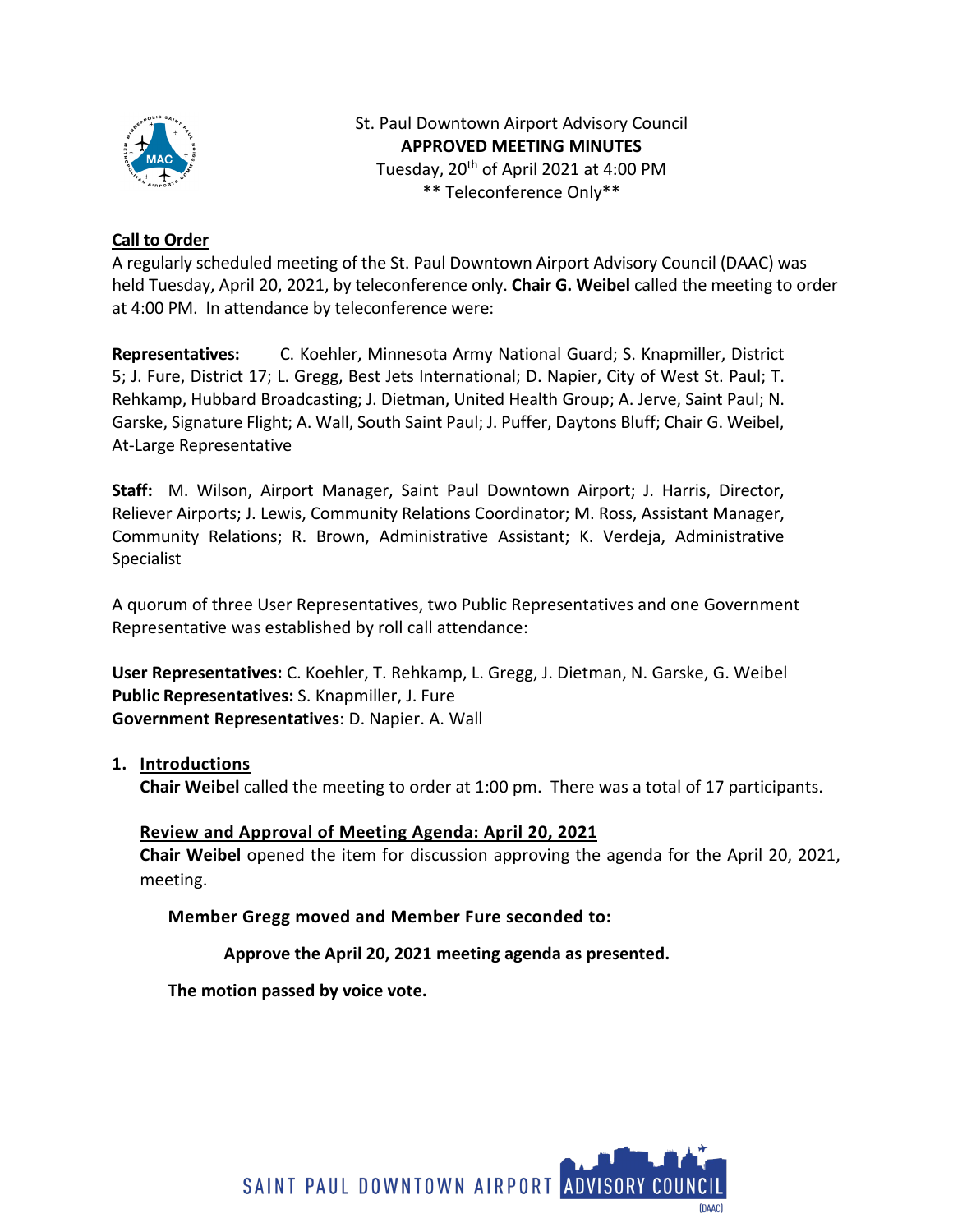## **2. Review and Approval of Meeting Minutes: October 20, 2020**

**Chair Weibel** opened the item for discussion approving the minutes from the October 20, 2020 meeting.

**Member Gregg moved and Member Rehkamp seconded to: Accept the October 20, 2020 meeting minutes as presented.**

**The motion passed by voice vote.** 

## **3. Public Comment**

**Chair Weibel** introduced the public comment period and reminded attendees of the ground rules for public comment. There were no public comments.

## **4. Airport Manager Update**

**Mike Wilson, Airport Manager, Saint Paul Downtown Airport,** gave an update of the Airport. Mr. Wilson explained there is a new newsletter for tenants of the St. Paul Downtown Airport starting on April 30. If tenants are interested in receiving the newsletter, please contact Mr. Wilson by email at: [Mike.Wilson@mspmac.org.](mailto:Mike.Wilson@mspmac.org)

Mr. Wilson continued his presentation with a security update. He highlighted an individual that is a known risk at the airport and asked tenants and employees to ensure gates are closed behind them and cars are locked, and valuables are secured even within the fenced areas.

On-Airport Checkpoints were reviewed. Mr. Wilson explained that vehicles are not currently being stopped, but that could change depending on the outcome of the trial or activity in the area.

Mr. Wilson updated the group with the Customs Facility. The Capital Improve Projects monies for a new facility were originally allocated for 2027 and have been requested to be moved up to 2024 instead. Meetings will take place in the future to determine the need and funding.

# **5. Tenant Highlight: Best Jets**

**Mike Wilson** introduced **Larry Gregg**, Executive Vice President of Bets Jets International. Mr. Gregg gave an overview of the history of the company. He also explained the consulting that the organization does as well as the aircraft that they currently manage. Mr. Gregg described the Best Jets facility and spoke about the employees. In closing Mr. Gregg gave an overview of the current operations and forecasted operations.

Mr. Gregg responded to a question regarding the decrease in business and leisure travel. He explained that international travel has really been hit hard with the current mandates around travel.

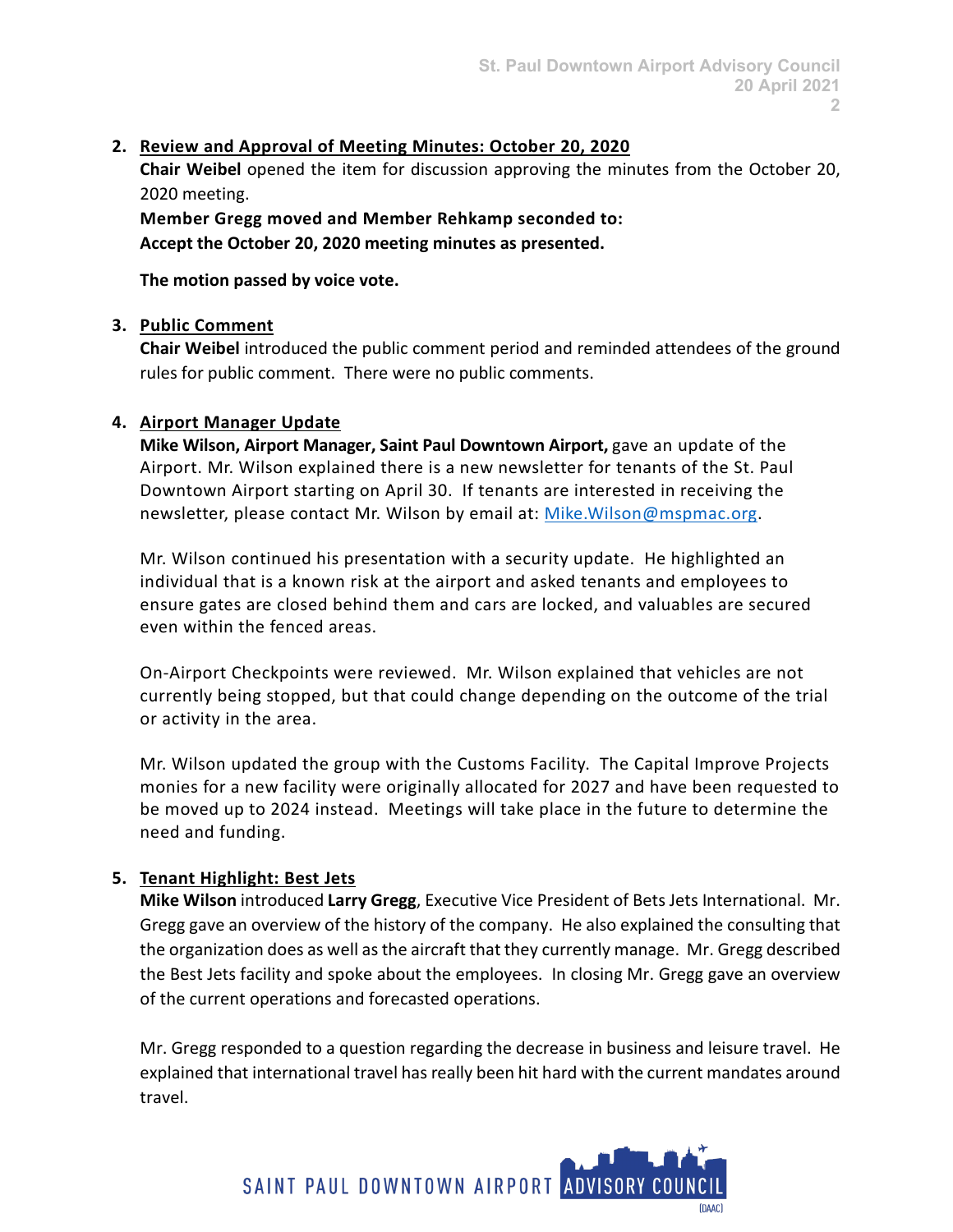## **6. Reliever Airport Advisory Commission Update**

**Chair Weibel** gave an overview of the Reliever Airport Advisory Commission. He currently serves as the current Vice-Chair of the organization. The intent was to give users at the reliever airports an avenue of input to the Metropolitan Airports Commission.

## **7. Aircraft Operations and Noise Complaints Summary 1st Quarter 2021**

**Jennifer Lewis, Community Relations,** explained how to find the data resources on the MAC Community Relations website (macnoise.com). Ms. Lewis stated there were 115 noise complaints from 9 locations and 25 nighttime complaints from 4 nighttime households. There were 3949 operations and 388 nighttime operations recorded at Saint Paul Airport during the quarter. Ms. Lewis shared the link for more detail about complaints and operations which is available at [www.macnoise.com/tools-reports/interactive-reports](http://www.macnoise.com/tools-reports/interactive-reports)

Ms. Lewis also reminded the group of the noise monitoring process with the next project scheduled for August 2020.

## **8. Airport Community Events**

**Chair Weibel** explained that there would be a member orientation and tour of the airport. He invited interested participants to identify themselves.

#### **9. Member Comments**

**Chair Weibel** thanked the Representatives and all in attendance for participating and opened the discussion to the representatives.

**Member Puffer** asked for clarification on where the microphones were placed during noise monitoring events. Ms. Lewis gave an overview of where the recording devices are being placed.

**Member Wall** gave an update regarding the potential runway closure at the South Saint Paul airport. The project may be pushed out to 2022. This may affect the location of some of the tenants relocating temporarily to MAC reliever airports while the airport in South Saint Paul is closed.

**Member Knapmiller** asked if there was an update regarding Tim Dimond's public comments from the October 2020 meeting. Mike Wilson gave an update to the group.

**Member Gregg** asked if we were passed the flood stage at the Saint Paul airport. Mike Wilson responded saying the outlook for flooding was low.

#### **10. Set next meeting date: October 19, 2021**